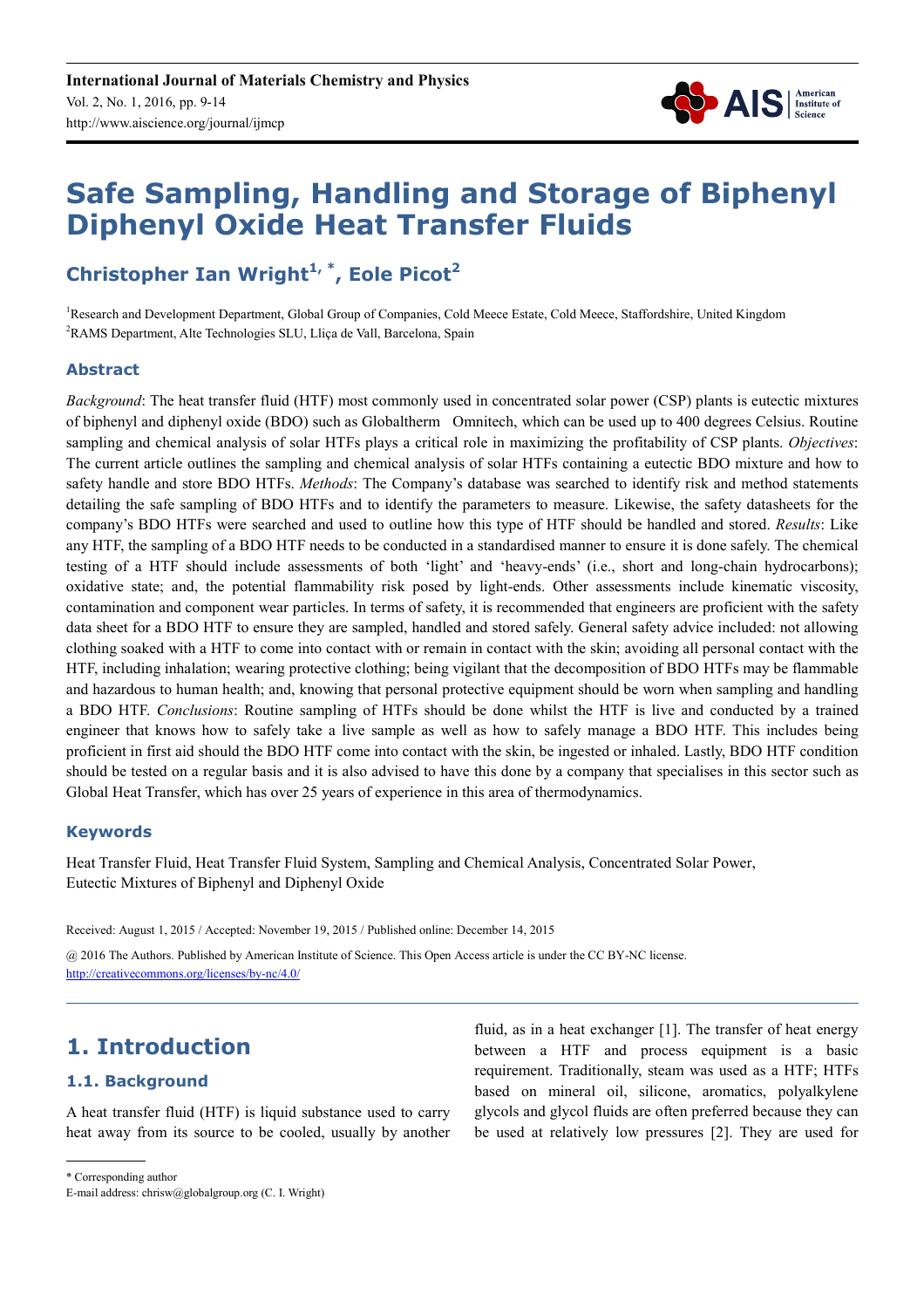purposes as diverse as pharmaceutical production, the manufacture of fine chemicals and polymers, biodiesel production and the generation of electricity from concentrated solar power (CSP) plants [2]. The HTFs most likely to be used in such operations are eutectic mixtures of biphenyl and diphenyl dioxide (BDO) [3]. For instance, The Jawaharlal Nehru National Solar Mission used a BDO mixture in a parabolic trough power plant [4]. This particular HTF provides has an operational range between 12 and 400 degrees Celsius [5). This is one of a wide array of HTFs, which includes gases (air or other gases), water or steam, mineral and synthetic based HTFs (e.g., BDO mixture), molten salts and liquid metals [6]. The building of a CSP plant is a major undertaking and technical and cost effective criteria for HTFs need to be considered [7] (please see Tab. 1). However, the profitability of a plant also needs to be considered. This includes the maintenance costs associated with CSP plant operation and maintenance [8], which includes the HTF as well. The objective being to maximise profitability and this is achieved by reducing the cost of maintenance and extending operational times so more energy can be provided for longer periods of time.

**Tab. 1.** Technical and cost effectiveness criteria for CSP plants.

| Criteria                            | <b>Influencing factors</b>                                                                                                                                                                                                                                                                                                                                                                                                    |
|-------------------------------------|-------------------------------------------------------------------------------------------------------------------------------------------------------------------------------------------------------------------------------------------------------------------------------------------------------------------------------------------------------------------------------------------------------------------------------|
| Technical<br>aspect                 | 1. High thermal energy storage capacity (the most<br>important).<br>2. Efficient heat transfer rate between HTF and storage<br>material.<br>3. Good mechanical and chemical stability of storage<br>material.<br>4. Compatibility between HTF, heat exchanger and/or<br>storage material.<br>5. Complete reversibility of a large number of charging<br>and discharging cycles.<br>6. Low thermal losses and ease of control. |
| $Cost-$<br>effectiveness<br>aspects | 1. The cost of thermal energy storage materials.<br>2. The cost of the heat exchanger.<br>3. The cost of the space and/or enclosure for the thermal<br>energy storage.                                                                                                                                                                                                                                                        |

The routine sampling and chemical analysis of HTFs is critical to maximizing the profitability of such plants as it can be used to monitor the condition of a HTF and to drive interventions to mitigate adverse changes in the condition of a HTF [9].

#### **1.2. Objectives**

Engineers work in close proximity to BDO mixtures and they need to understand how to safely sample, handle and store BDO HTFs. The two broad objectives were to i) identify how to safely sample and chemically analyse BDO HTFs; and, ii) how to safely manage, including both handling and storage, of BDO HTFs.

# **2. Materials and Methods**

#### **2.1. How to Sample and Chemically Analyse BDO HTFs**

Global Heat Transfer [10] is a thermal fluid specialist, providing heat transfer engineering assistance and thermal fluid supplies. Services offered include sampling and chemical analysis of HTFs to monitor the condition of a HTF. The Global Heat Transfer database was searched to identify risk and method statements for the safe sampling of BDO HTFs and to identify the parameters to measure.

#### **2.2. How to Safely Handle and Store BDO HTFs**

Global Heat Transfer is a supplier of HTFs. The safety datasheets for BDO HTFs were searched and used to outline how this type of HTF should be handled and stored.

### **3. Results**

#### **3.1. Sampling and Chemical Analysis of BDO HTFs**

At high temperatures, HTFs may degrade to produce corrosive oxidation products and a mixture of heavier and lighter fractions as a result of thermal cracking. The formation of heavier hydrocarbon chains may result in sludge deposits, and the build-up of lighter hydrocarbon chains (commonly referred to as "light-ends") increase the potential flammability of the HTF [11] as they lead to a reduction in the flash point of a HTF [12]. Regular sampling and chemical analysis of a HTF is used to monitor and manage these decomposition products and can help to maximise the life of the HTF. It is important that the sampling technique can be used to obtain a representative sample. This means that the HTF sample reflects what is circulating in the HTF system and so this needs to be taken whilst the HTF is in operation (i.e., circulating in the system and hot) so that the operation is not interrupted. Fig. 1 shows a sampling device designed to take approximately 500 ml of HTF. Sampling is performed in a closed system to prevent the loss of volatile components that may be present in the HTF [13] and build-up as a fluid thermally degrades over time.

The proportion of light-ends in the HTF can be evaluated by measuring flash point temperatures. The lower the flash point temperature, the higher the proportion of light-ends in the HTF and the higher the flammability risk posed to the HTF system and plant as a whole. Heavy-ends can be quantified by measuring the mass of solids in a sample and the extent of a fluids oxidation can be qualified using acidbase titration to measure total acid number (TAN). Organic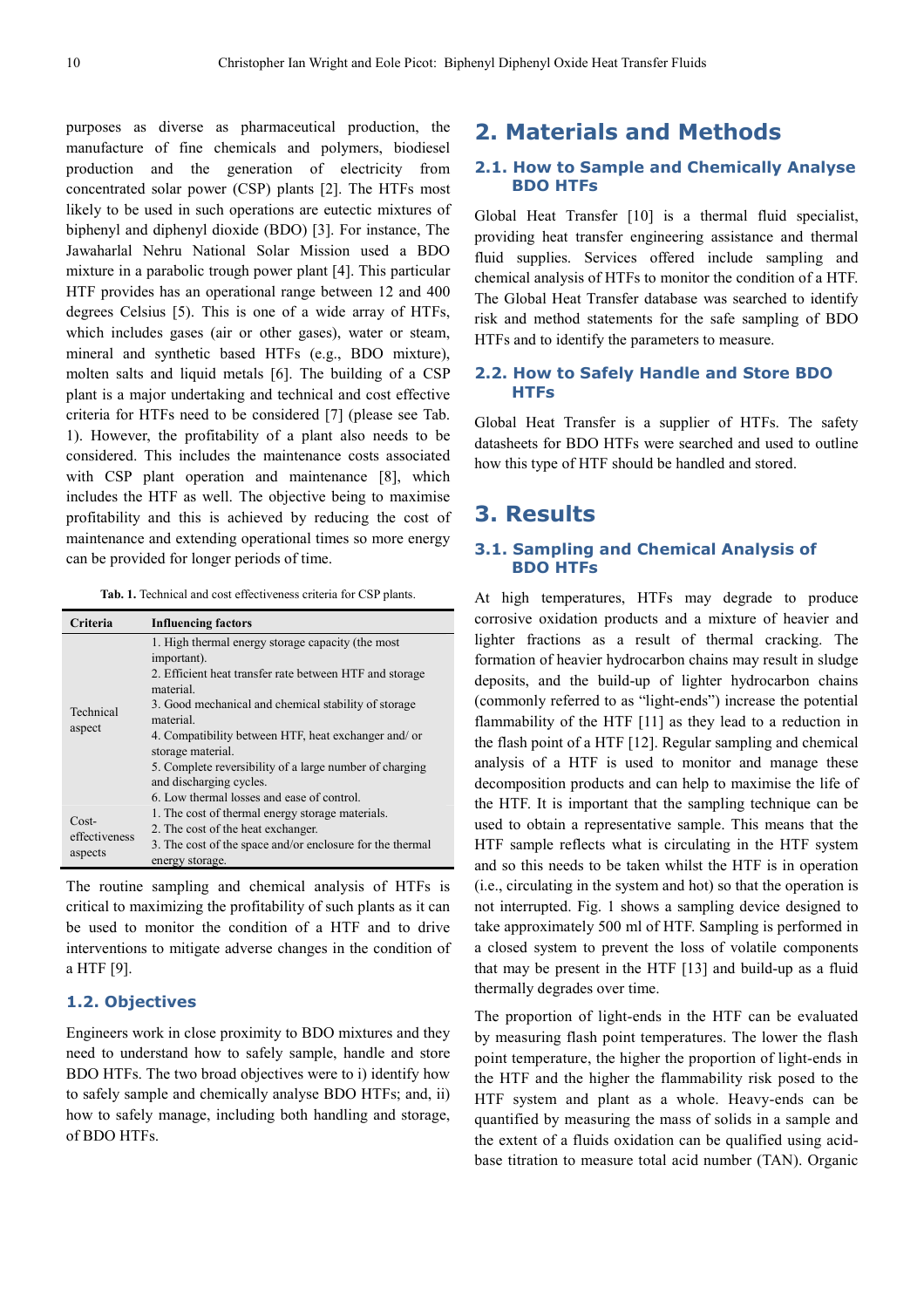acids commonly cause corrosion in metal components of the heat transfer system.



Fig. 1. The sampling device used by Global Heat Transfer to take live HTF samples.

Regular sampling and chemical analysis of hot HTFs is used to gauge the condition of a HTF. Chemical analysis is routinely used to monitor changes in:

- a. Both light and heavy-ends in a HTF.
- b. Oxidative state of the HTF.
- c. The potential flammability hazard posed by a HTF.

Chemical analysis is used to assess the current condition of a HTF and with repeat testing it is possible to assess the changes in condition over time. This can then be used as a predictive tool and enables a plant operator to plan interventions to correct adverse changes in, for example, carbon residue (heavy-ends). The advantage to the customer is that this approach can be used to sustain the life of a HTF and to prevent unnecessary damage to expensive equipment. For example, when a HTF starts to thermally degrade it will form heavy and light-ends-ends. These heavy-ends have a number of potentially detrimental effects including:

a. Increased kinematic viscosity of the HFT – this leads to a reduction in heat transfer and efficiency, which then requires more energy to reach previous performance and further HTF degradation. Increased viscosity also increases the resistance to flow.

b. Carbonization of the internal surfaces of the HTF system – this adds to the resistance to flow. The internal coating also results in poor heat transfer rates and possibly higher film temperatures and further thermal degradation of the HTF [11].

#### **3.2. Safe Sampling of Hot BDO HTFs**

It is critical that personal protective equipment (PPE) is worn when sampling live HTFs. PPE is defined as any equipment that offers protection against hazards and are there to protect employee health and safety at work according to the Work Regulations Act 1992.

Global Heat Transfer (www.globalheattransfer.co.uk) provides HTFs and engineering services to the heat transfer sector. This means that engineers sampling HTFs may need to manage fluids that operate to 400 degrees Celsius [10]. Engineers also come into chemicals on a regular basis and must take the appropriate protection when entering potentially hazardous environments.

Potential eye hazards are the first thing that must be taken into consideration. Risks can include the splashing of hot fluids and chemicals, as well as exposure to dust and gas. Best practice dictates that prior to entering a hazardous environment an engineer should put on safety spectacles. These spectacles are covered by a facemask to protect the eyes against any adverse vapours or splashes. The mask also protects the wearer's skin and offers further protection when sampling a HTF. On entering any facility, it is compulsory that all relevant staff wear a hard hat to prevent any form of head injury. This includes bumping the head on stationary objects, hair entanglement or impact from falling / flying objects. An engineer's uniform should include a disposable filtering face piece or respirator (half or full-face), an air-fed helmet and breathing apparatus. Global Heat Transfer's engineers wear 3M respirators, which work to filter fumes from the HTF that is being sampled (please see Fig. 2).



**Fig. 2.** The personal protective equipment worn whilst sampling a HTF.

Other protective equipment should include disposable Supertex coveralls and high-visibility clothing. Hazards to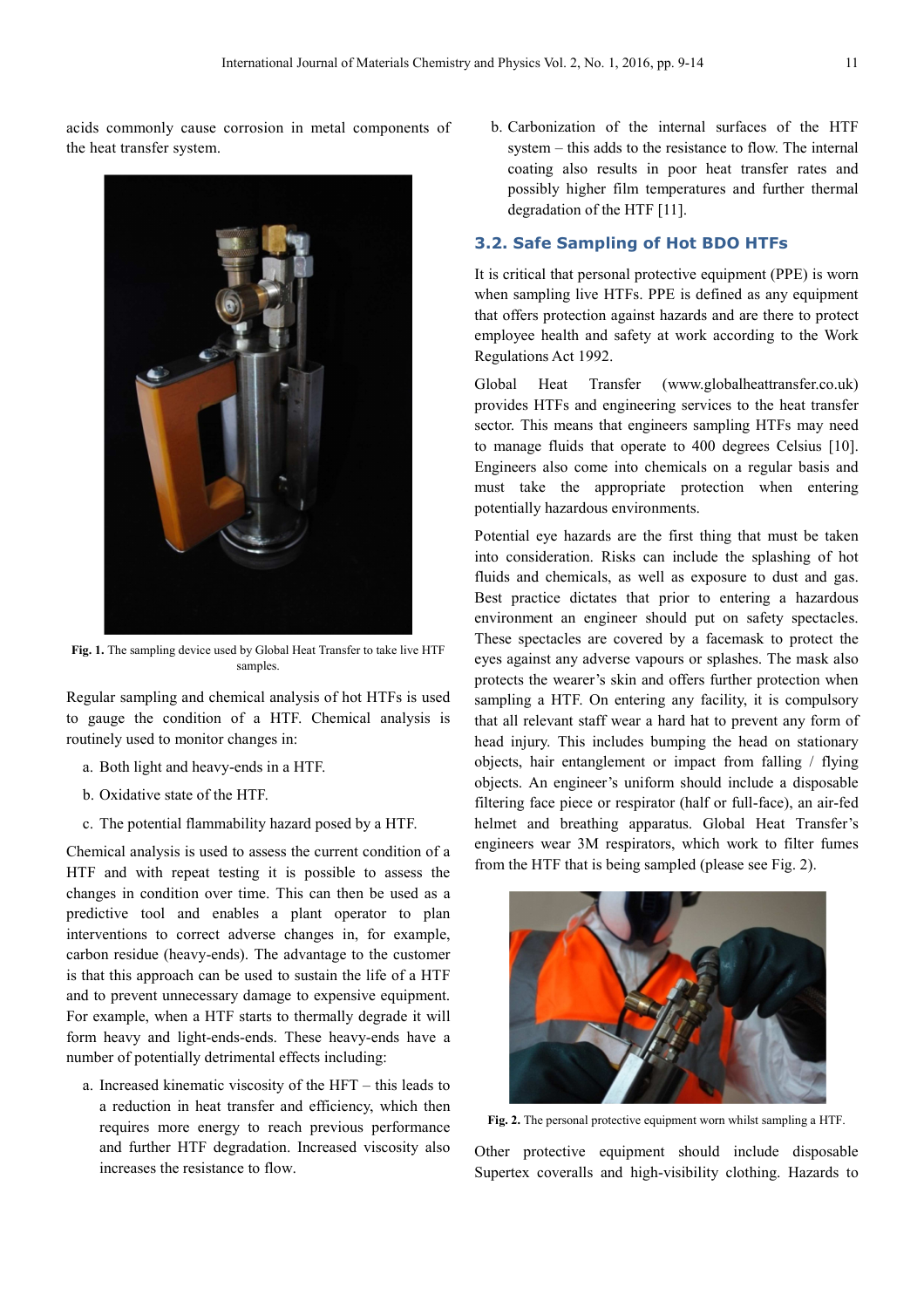hands and arms include abrasion, temperature extremes, cuts, contact / contamination with chemicals. Hence, when taking a live sample of a HTF it is recommended that heat-rated gauntlets are worn. These need to be non-porous and to resistant the fluid penetrating the gauntlet. A cotton inner glove is also recommended as this serves as an additional layer against the gauntlet should it come into contact with a live HTF. Furthermore, the cotton glove helps to stop moisture from pooling in the gauntlet.

Much like hands and arms, the feet and legs also need protection from safety risks such as chemical splashes and falling objects. Hence, wearing tight fitting boots is recommended. These need to provide some heat resistance and must have a non-slip sole. Boots should also have a steel toecap to protect the toes and penetration-resistant mid-soles. Open-topped footwear, such as rigger boots, must not be worn when sampling HTFs as a sampled fluid can potentially penetrate this type of boot.

In addition to the above items, ear defenders should be worn to protect hearing. Indeed, factories can be very noisy places.

Safe hot fluid sampling is critical to the safety of engineers and compulsory training should be run to ensure that best practices are being followed. It is also important that refresher training is run to emphasise its importance and to ensure that practices are being followed in the field. The anonymous reporting of unsafe practices to senior management should be encouraged and the reporting procedure should form part of all refresher training.

#### **3.3. Safe Handling of BDO HTFs**

Eutectic BDO mixtures can be used in both vapour and liquid phases. It is miscible and interchangeable (i.e., in the case of top-ups or HTF system design extensions or additions) with other BDO HTFs with the same chemical structure and composition. Safety considerations specific to BDO HTFs are detailed below:

#### **3.3.1. If the BDO HTF Is Accidentally Ingested**

Accidental ingestion of the material may be damaging to the health of the individual. Biphenyl is absorbed by the gastrointestinal tract and is rapidly metabolised to 4 hydroxybiphenyl, 4-phenylcatechol and 4.4' dihydroxyphenyl which are excreted in the bile as the glucuronide and mercapturic conjugates. After single large oral doses experimental animals showed increased rate of respiration, lachrymation, and anorexia and weight loss, muscular weakness and ataxia, with death in coma occurring between 2 hours and 18 days.

If swallowed, first aid should not be used to induce vomiting.

If vomiting occurs, lean patient forward or place on left side (head-down position, if possible) to maintain open air way and prevent aspiration.

#### **3.3.2. If the BDO HTF Gets into the Eye**

Evidence exists, or practical experience predicts, that the material may cause eye irritation in a substantial number of individuals. Prolonged eye contact may cause inflammation characterized by a temporary redness of the conjunctiva (similar to windburn). The liquid produces a high level of eye discomfort and is capable of causing pain and severe conjunctivitis. Corneal injury may develop, with possible permanent impairment of vision, if not promptly and adequately treated.

If this product comes in contact with the eye, first aid measures include washing-out the eye immediately with fresh running water. Also ensure complete irrigation of the eye by keeping eyelids apart and away from eye and moving the eyelids by occasionally lifting the upper and lower lids.

#### **3.3.3. If the BDO HTF Comes into Direct Contact with the Skin**

The material may cause mild but significant inflammation of the skin either following direct contact or after a delay of some time. Repeated exposure can cause contact dermatitis which is characterized by redness, swelling and blistering. Skin contact with the material may damage the health of the individual; systemic effects may result following absorption. Entry into the blood-stream via cuts, abrasions or lesions, for example, may produce systemic injury with harmful effects. Examine the skin prior to the use of the material and ensure that any external damage is suitably protected.

If skin contact occurs, first aid measures include the immediate removal of all contaminated clothing, including footwear, flush skin and hair with running water (and soap if available).

#### **3.3.4. If the BDO HTF Is Inhaled**

BDO can cause respiratory irritation in some persons. The body's response to such irritation can cause further lung damage. Inhalation of aerosols (mists, fumes), generated by the material during the course of normal handling, may be damaging to the health of the individual. Inhalation hazard is increased at higher temperatures (i.e., from liquid to vapour phase). Workers exposed to BDO vapour during paper impregnation, for example, complained of transient nausea, vomiting and bronchitis. When air concentrations of biphenyls were below 1 mg/m3 there was no detectable difference between exposed and unexposed workers in blood pressure, pulmonary function tests, serum creatinine values, urinary protein levels and standard blood cell counts.

If fumes or combustion products are inhaled first aid measures should focus on removing the engineer from the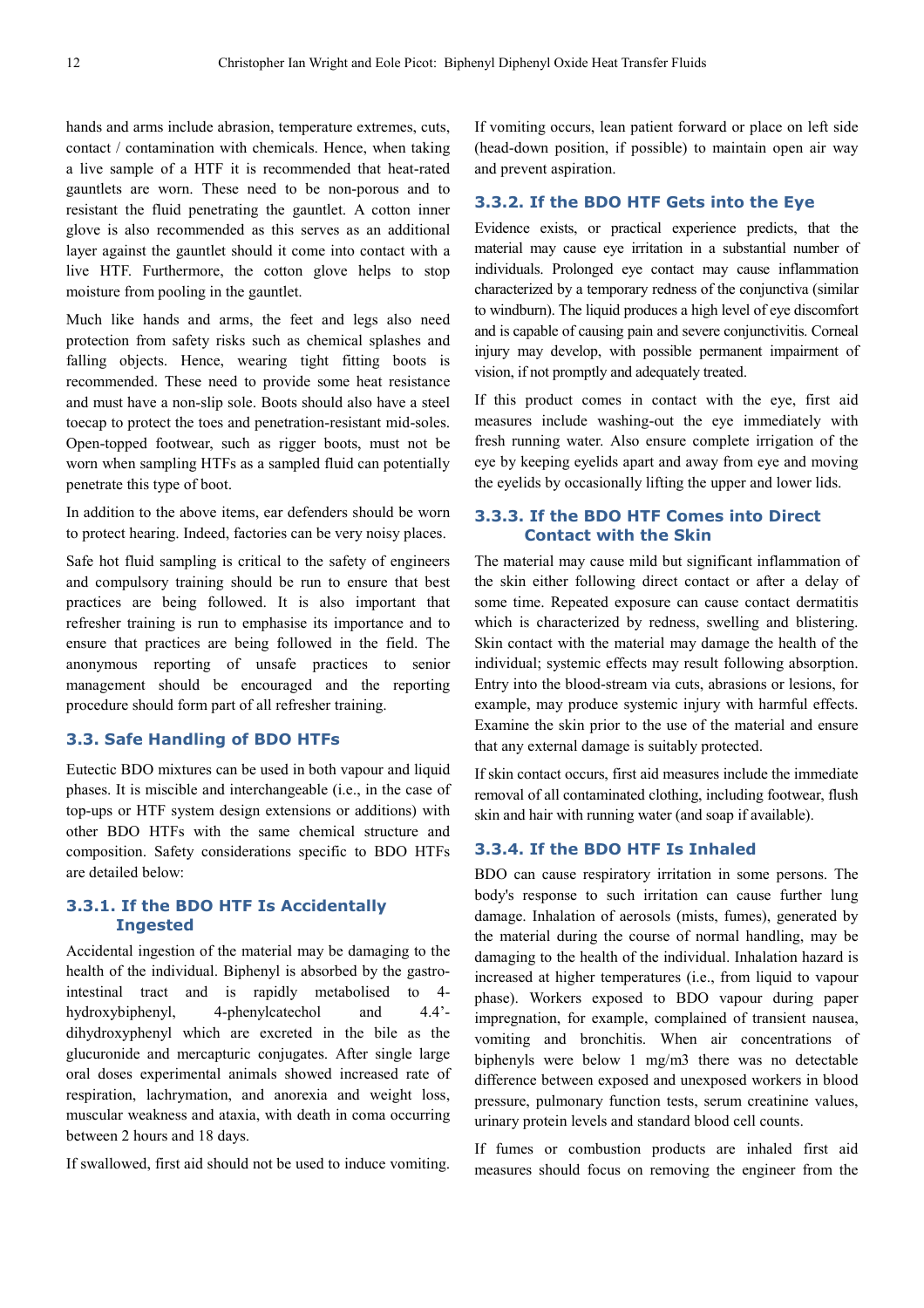contaminated area, lay engineer down and keeping them warm while they rest.

#### **3.4. Storage of HTFs**

The advice offered in the safety data sheet on how to safely store Globaltherm<sup>®</sup> Omnitech [5] is as follows:

- a. Metal drum or its original container.
- b. The advice of the manufacturer should be followed.

# **4. Discussion**

CSP plants need to be operational for long periods of time to generate electricity and remain profitable.

Maintenance includes the management of HTF condition and past research has shown that condition is improved when sampled more frequently. Therefore, routine sampling of HTFs needs to be part of the maintenance of CSP plants so that plants remain in operation for extended periods of time.

HTFs need to be sampled using a closed sampling device to gain a representative sample of the fluid.

Engineers need to be trained on how to safely sample a HTF and they require regular top-ups in training to ensure safe practices are being followed.

Eutectic mixtures of BDO are commonly used in CSP plants and need to be handled and stored safely. The safety data sheet is the "bible" when determining how a fluid should be managed. Again, this needs to be considered as part of the regular training of engineers coming into contact with HTFs.

# **5. Conclusions**

It is generally good advice to avoid the detrimental effects of thermal degradation and this can be done by routine monitoring of HTF condition. Maintenance plan needs to be conducted on a regular basis and need to assess both the condition and contamination of a HTF. Sample reports can then be used to build a picture of the HTF's condition over time and used to plan interventions to help sustain the working life of the HTF. This will help to avoid unnecessary and costly system shut-downs.

It is also advisable to have your HTF sampled and chemically analysed by a company that specialises in this sector such as Global Heat Transfer. This will allow a live sample to be taken and this allows a representative sample to be gained whilst the HTF is in operation.

Engineers should consult the safety data sheet for a BDO HTF to ensure they know how to safely handle and store the fluid. General advice offered in the safety data sheet for Globaltherm<sup>®</sup> Omnitech [5] is as follows:

- a. Do not allow clothing soaked with a BDO HTF to come into contact or stay in contact with skin.
- b. Avoid all personal contact with a BDO HTF, including inhalation and ingestion.
- c. To wear protective clothing as there is a risk of exposure to the BDO HTF when sampling and when handling this fluid.
- d. The decomposition products of BDO HTF are potentially flammable and hazardous to humans.
- e. To ensure that PPE is worn when sampling, handling and storing a BDO HTF.

# **Abbreviations**

BDO, biphenyl and diphenyl oxide; CSP, concentrated solar power; HTF, heat transfer fluid; HTF system, heat transfer fluid system; PPE, personal protective equipment.

# **Acknowledgements**

The author would like to acknowledge the writing support provided by Red Pharm communications, which is part of the Red Pharm company (please see @RedPharmCo on Twitter).

### **References**

- [1] Definition of heat transfer fluid. Dictionary of construction. Source: http://www.dictionaryofconstruction.com/definition/heattransfer-fluid.html. Accessed: 10th September 2015.
- [2] Wagner O Walter. Heat transfer technique with organic media. In: Heat transfer media, second ed. Graefelfing, Germany: Maria-Eich-Straβe; 1997. p. 4–58 [Chapter 2].
- [3] Biencinto M, González L, Zarza E, Díez LE, Muñoz-Antón J. Performance model and annual yield comparison of parabolictrough solar thermal power plants with either nitrogen or synthetic oil as heat transfer fluid Energy Conversion and Management 87 (2014) 238–249.
- [4] Pidaparthia AS, Prasad NR. India's first solar thermal parabolic trough pilot power plant. SolarPACES 2013. Energy Procedia 2014; 49: 1840-1847.
- [5] Globaltherm Omnitech. Source: http://www.globalheattransfer.co.uk/heat-transfer-fluids/hightemperature-thermal-fluid. Accessed: 10th September 2015.
- [6] Daniel Küser. Solar Report. Concentrating Solar Power (CSP): Outlook on large potentials and the MENA region. Published 2009. Source: http://www.solarserver.com/solarmagazine/solar-report/solar-report/concentrating-solar-powercsp.html Accessed: 24th February 2015.
- [7] Tian Y, Zhao CY. A review of solar collectors and thermal energy storage in solar thermal applications. Applied Energy 2013; 104: 538–553.